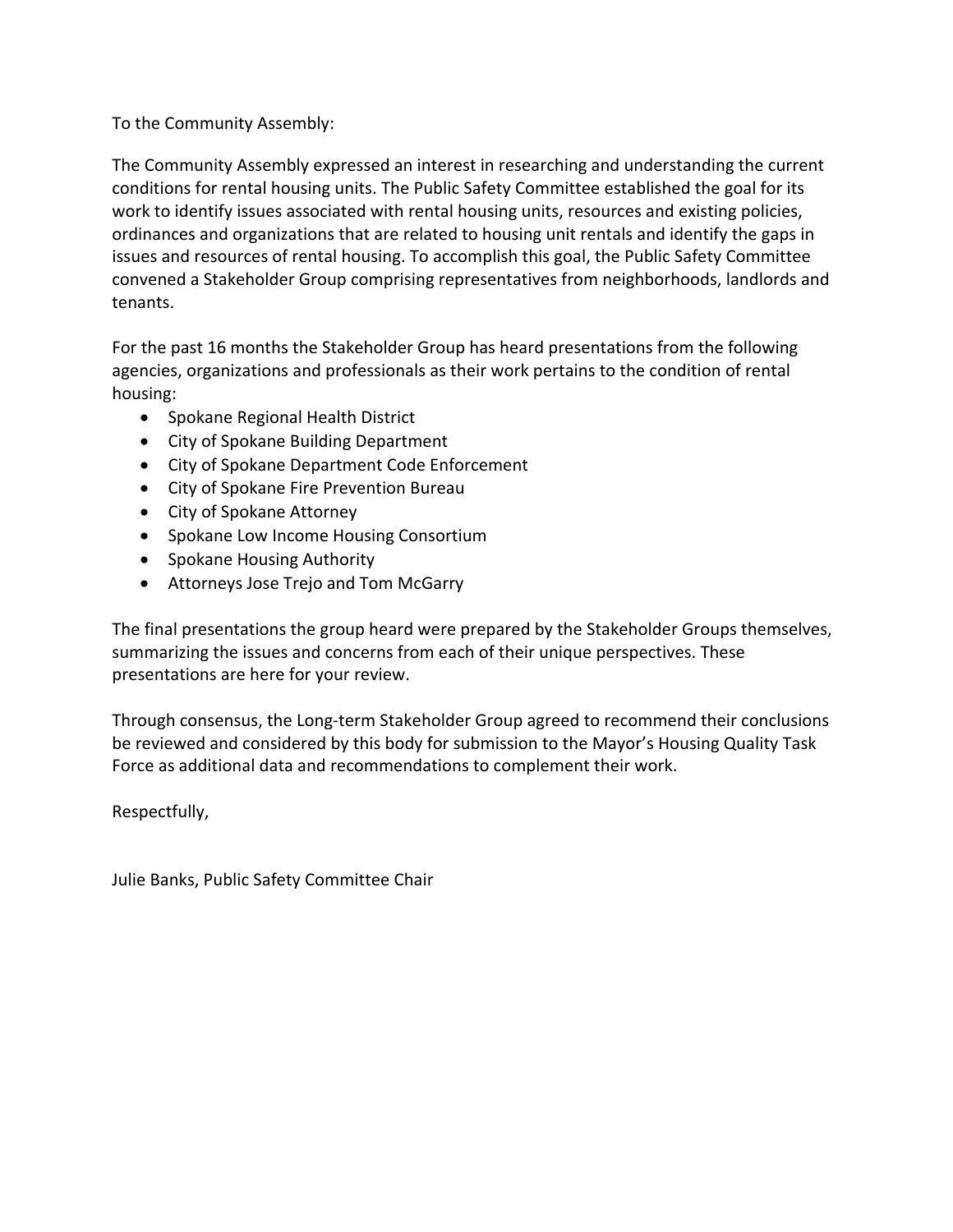# **Rental Housing Research Stakeholder Group Public Safety Committee**

# **Project Materials Index**

*All Project Materials below are available under Public Safety Committee at: https://my.spokanecity.org/neighborhoods/community‐assembly/standing‐committees/*

Project Scope Stakeholder Group List Project Timeline

## **Meeting Presentations**

## **2016**

- July 19 Discussion re forwarding body of work to Mayor's Housing Quality Taskforce
- June 14 Issues and Existing Programs Discussion
- May 10 Tenant Stakeholder Presentation
- April 26 Neighborhood Stakeholder Presentation
- April 12 Survey Resources and Rental Housing Research/Connecting Issues with Potential **Solutions**
- March 22 Landlord Stakeholder Presentation
- February 23 Rental Issues for Landlords and Tenants
- January 12 Spokane Low Income Housing Consortium Presentation

#### **2015**

- November 10 Spokane Fire Department Presentation
- October 6 Question Review and Discussion
- September 1 Building Department and Code Enforcement Presentation
- August 4 Spokane Regional Health District Presentation
- July 7 Spokane Police Department Presentation, Renter v. Owner Data and Maps
- June 9 General Renter v. Owner Data
- May 26 General Rental Housing Data
- May 12 Rental Housing Stakeholder Group Project Scope

## **Meeting Minutes**

**2016**

- July 19
- June 14
- $\bullet$  May 10
- April 26
- $\bullet$  April 12
- March 22
- January 12

**2015**

- November 10
- October 6
- September 1
- August 4